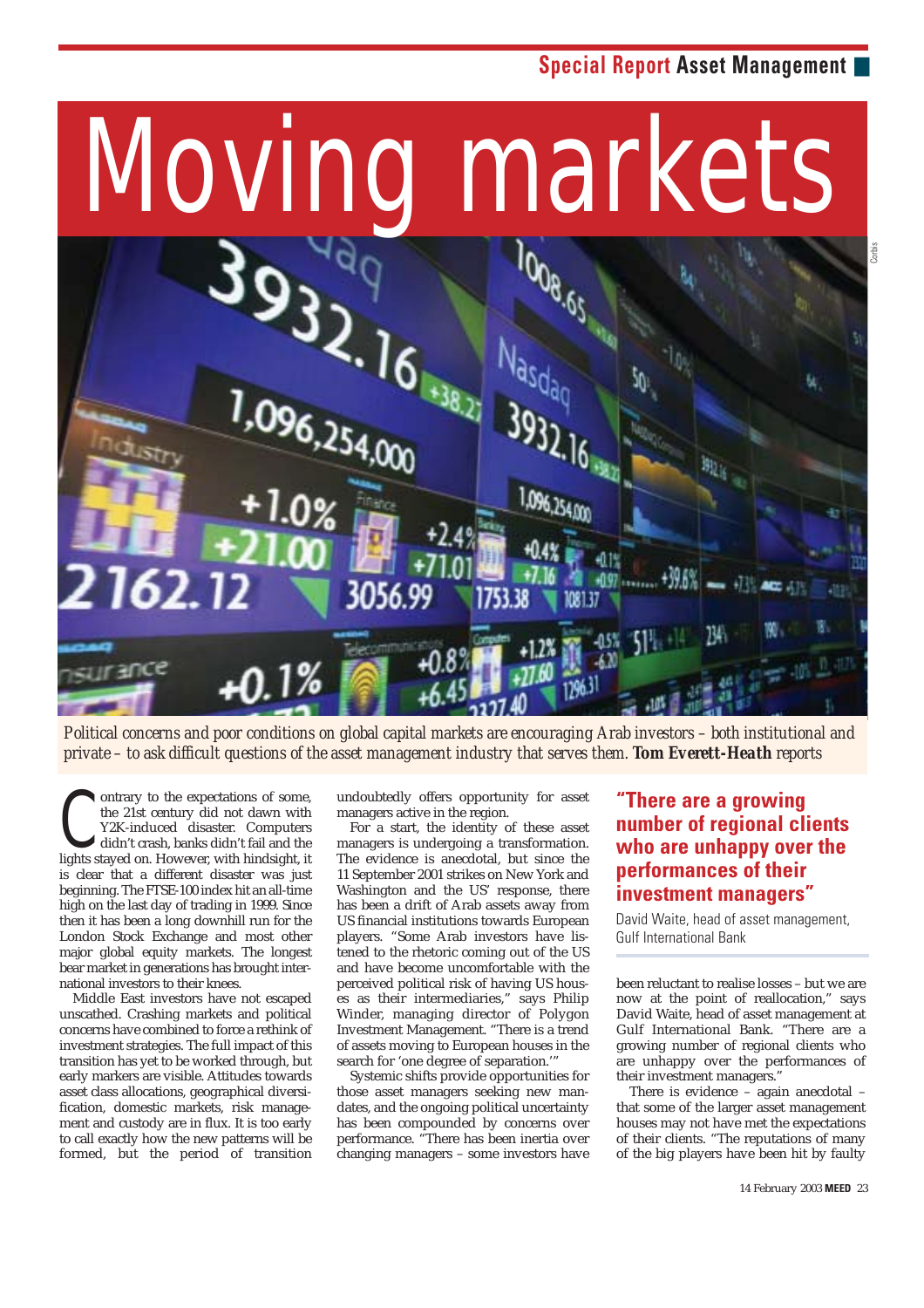# ■ **Special Report Asset Management**

management, faulty markets and faulty morals," says Winder. "The constant drip of problems – such as the conflict of interest for investment banks issuing equity research – has eroded confidence. There will be a drift towards asset management by smaller, more focused companies. Arab investors are getting fed up."

Disappointment over performance has also fuelled alterations in portfolio investment strategies. "Most investors now realise the mid-1990s equities markets have gone and it is hard to find a vision of those sorts of returns. The huge run has come to a juddering stop," says Tariq al-Samahiji, vice-president at BNP Paribas Asset Management. "A lot of money has moved to the sidelines over the last couple of years. But the real change is that the concept of proper risk management has come to the fore. When the market environment was very strong, investment banks allowed risk management to go wrong. Their clients paid the price.'

### **Diversification**

As a result, recent months have seen a greater concentration on diversification, both across asset classes and in allocations within sub-asset classes. "The support cushions of diversification have been well understood by Arab investors for some time, but they are now learning about how to diversify effectively within asset classes," says Al-Samahiji.

There has also been increased appetite for more structured products. "We've not seen great changes, but there are signs of a greater aversion to risk," says Waite. "There has been more interest in cash deposits and capital-protected structures, but these structures can be expensive."

Certainly, alternative investments have attracted greater attention, with hedge funds, private equity and real estate investments increasingly prominent within the portfolios of Arab investors.

Political undercurrents have also turned the spotlight to the geographical movement of assets. Many headlines have been dedicated to the 'Return of Arab Capital to Arab markets', but evidence of the mass liquidation of Arab investments in US and their reinvestment in the region is scant. For example, last year the aggregate increase in customer deposits throughout the entire banking sector in Saudi Arabia amounted to only SR 20,000 million (\$5,333 million), which, with a growth rate of 7.7 per cent, was in line with organic domestic expansion. Equally, the Saudi Arabian stock market – the largest bourse in the Arab world by a considerable margin – only saw its market capitalisation increase by SR 6,200 million (\$1,650 million) during 2002. Such figures do not equate with a massive repatriation of funds.

"There has been no huge movement of funds out of the US," says Polygon's Winder.



### A concentrated market

Asset managers the world over have a healthy interest in the size of their market, the share of invested assets they have under their management and how their rivals are performing. In some markets, such information is readily available and pored over. Not in the Middle East. The secretive nature by which some of the largest institutions go about their business, combined with the fact that 'private' is the operative word in private banking, has led to details of the Arab world's invested assets being thin on the ground.

Once a year, the Merrill Lynch/Cap Gemini Ernst & Young World Wealth report takes a stab at estimating the total worth of the region's high net worth individuals (HNWIs). In the last report, published in June 2002, it guessed that the Middle East had 290,000 HNWIs sharing \$1,000 billion of invested wealth. Private bankers in the Middle East are prone to shrugging their shoulders when asked about the accuracy of the figure.

MEED estimates, based on a survey of asset management executives active in the region, are a little more conservative (see table). About 250,000-300,000 HNWIs have about \$600 billion between them, a sizeable proportion of which – perhaps more than  $\frac{1}{2}$ \$100 billion – is owned by only 3,000 super HNWIs. To this can be added the assumed assets of a small number – less than 20 – of government and parastatal institutions. The Abu Dhabi Investment Authority, the Kuwait Investment Office, the more recently formed Qatar Investment Office and others, alongside state pension funds and other government-managed institutions, have aggregate assets of about \$700 billion.

Staggering as these figures are, they need to be put in context. The 300,000 Middle Eastern HNWIs account for less than 0.01 per cent of the region's population. In the US, almost one person in 100 is a HNWI.

However, even if the regional asset management universe is small in global terms, it is of great economic importance. The \$1,300 billion figure for aggregate funds – the vast bulk of which is controlled by the Gulf – is the equivalent to more than four times the gross domestic product of the six GCC states. For those economies dependent on oil revenues, dividend payouts and drawdowns from state-controlled investments act as an important cushion when body-blows are dealt by depressed oil prices.

In addition, at a time when almost all governments in the region are rolling out aggressive economic liberalisation plans in an attempt to attract foreign direct investment (FDI), offshore wealth offers an attractive alternative. Most FDI targets would be comfortably hit if only a small proportion of regional assets invested abroad was channelled into the domestic economies.

| The Middle East: a pyramid of wealth             |                |                        |
|--------------------------------------------------|----------------|------------------------|
|                                                  | <b>Numbers</b> | <b>Invested assets</b> |
|                                                  |                | (\$ billion)           |
| <b>Institutions</b>                              | 15             | 700                    |
| <b>Super HNWI</b>                                | 3.000          | 100                    |
| <b>Very HNWI</b>                                 | 45,000         | 300                    |
| <b>HNWI</b>                                      | 250,000        | 200                    |
| HNWI: high net worth individuals<br>Source: MEED |                |                        |